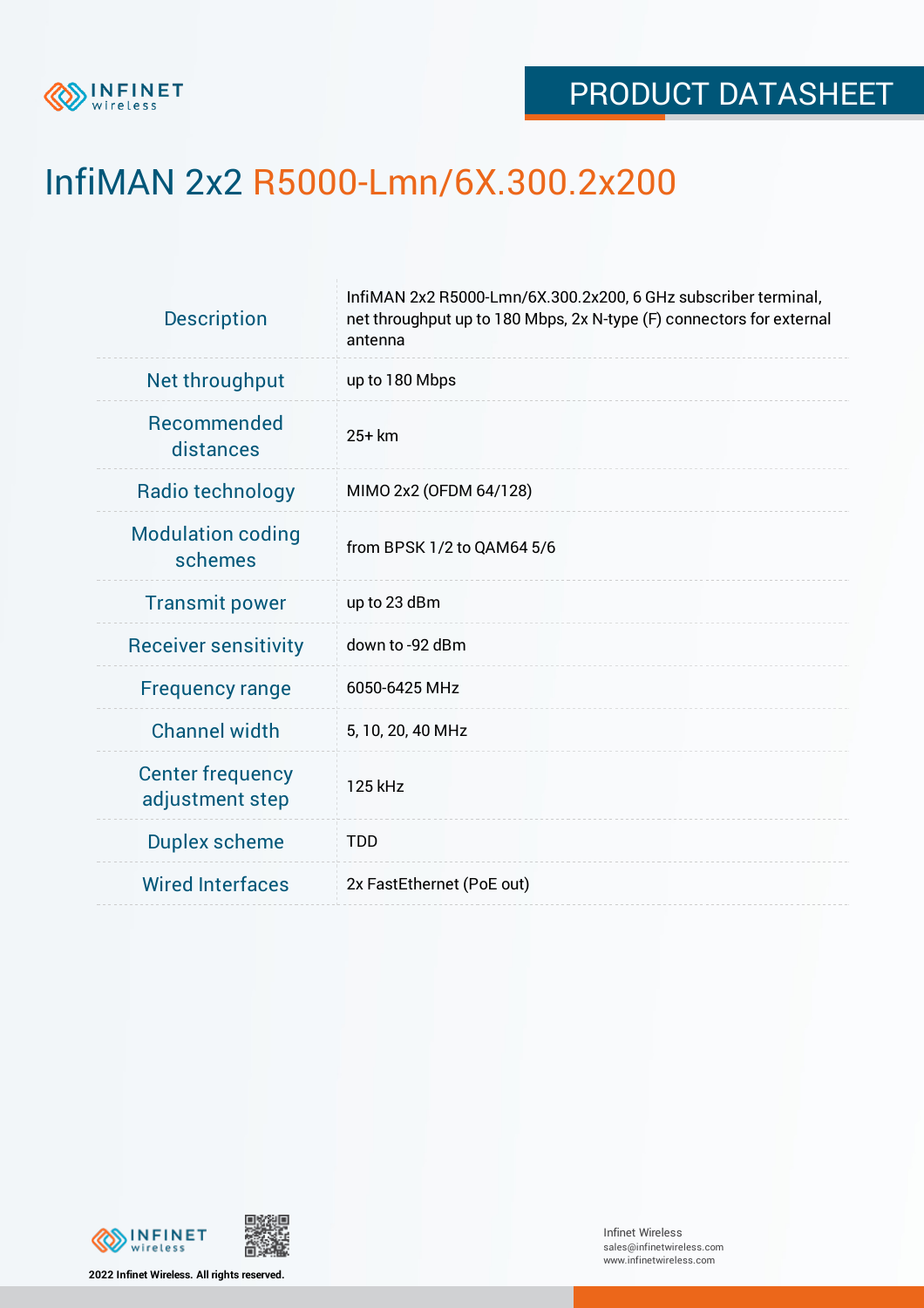

## PRODUCT DATASHEET

# InfiMAN 2x2 R5000-Lmn/6X.300.2x200

| <b>Consumption</b>         | up to 15 W                                                                                                                                                                                                                                                                                                                  |               |                |                 |                      |  |
|----------------------------|-----------------------------------------------------------------------------------------------------------------------------------------------------------------------------------------------------------------------------------------------------------------------------------------------------------------------------|---------------|----------------|-----------------|----------------------|--|
| <b>Power options</b>       | 110-240 VAC @ 50/60 Hz, +956 VDC                                                                                                                                                                                                                                                                                            |               |                |                 |                      |  |
| <b>Outdoor Unit (ODU)</b>  | 240 x 240 x 50 mm, 1.6 kg                                                                                                                                                                                                                                                                                                   |               |                |                 |                      |  |
|                            |                                                                                                                                                                                                                                                                                                                             |               |                |                 |                      |  |
| <b>Part Number Options</b> | Prefix                                                                                                                                                                                                                                                                                                                      | Freq.<br>Band | <b>Bitrate</b> | Output<br>Power | Capacity             |  |
|                            | R5000-Lmn                                                                                                                                                                                                                                                                                                                   | 6X            | 300            | 2x200           | 8<br>20<br>50<br>300 |  |
| <b>Part Number Example</b> | R5000-Lmn/6X.300.2x200 50                                                                                                                                                                                                                                                                                                   |               |                |                 |                      |  |
| <b>Packing List</b>        | - Outdoor unit R5000-Lmn/6X.300.2x200 - 1 pcs.<br>- Power Supply IDU-CPE(48V) - 1 pcs.<br>- Power Cord - 1 pcs.<br>- Cable Gland - 2 pcs.<br>- Standard RJ-45 connector - 2 pcs.<br>- Shielded RJ-45 connector - 1 pcs.<br>- RJ-45 Plug Cap - 1 pcs.<br>- MONT-KIT-85 Mounting kit - 1 pcs.<br>- Quick Start Guide - 1 pcs. |               |                |                 |                      |  |

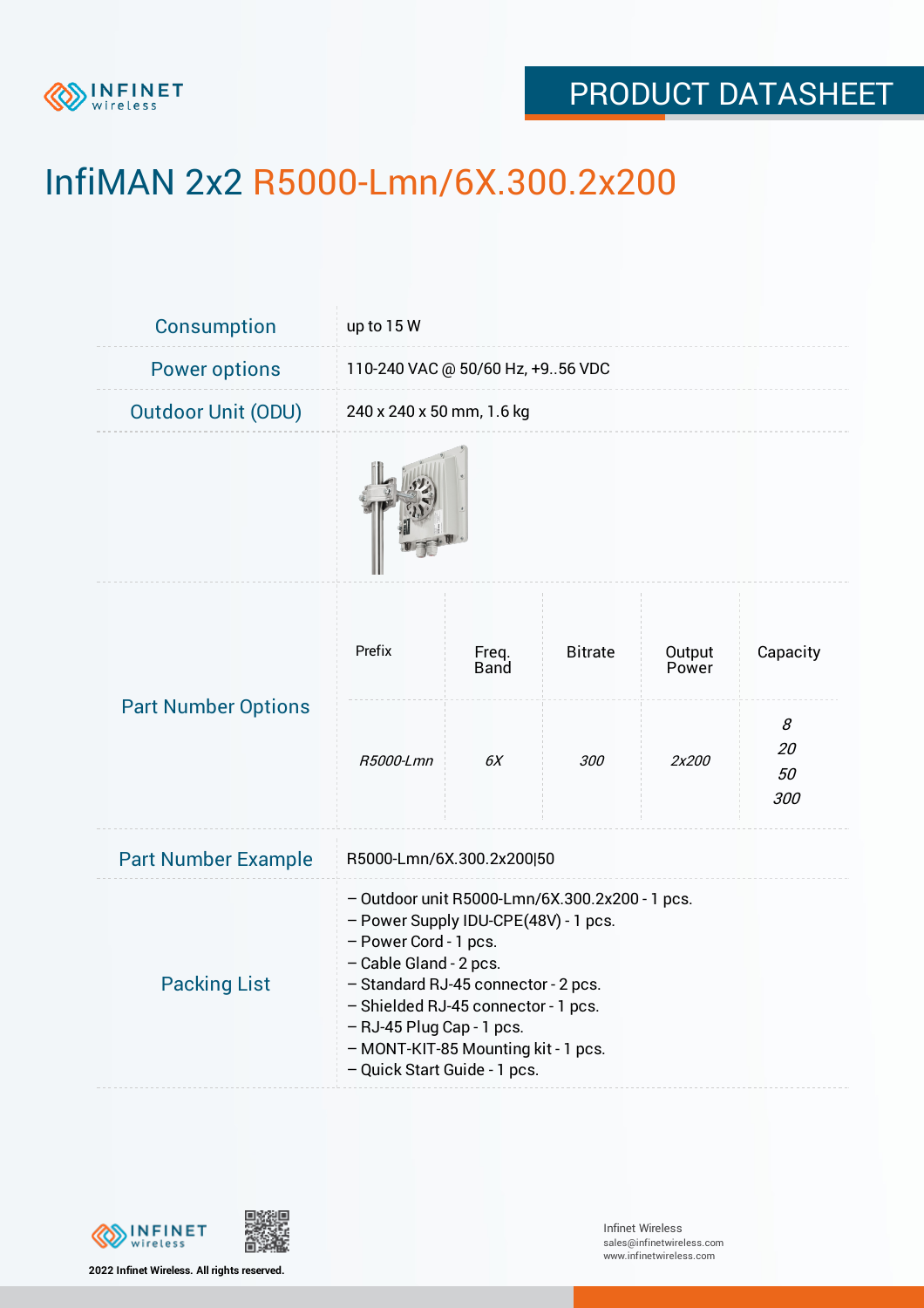

## PRODUCT DATASHEET

# InfiMAN 2x2 R5000-Lmn/6X.300.2x200

### Features

#### **RADIO**

- **Voice/RTP Aware Superpacketing**
- **DFS**
- **Automatic Bitrate Control** Þ
- Þ **Automatic Transmit Power Control**
- Þ **Automatic Distance Learning**
- Þ **Channel Time Adjustment**
- Þ **Spectrum Analyzer mode**
- Þ **Channel testing tools**

#### **NETWORKING**

- **Ethernet-over-IP and IP-over-IP tunneling**
- Þ **ARP protocol support**
- **MAC/IP filtering** Þ
- Þ **Full-fledged 2nd layer switch**
- **RIPv2 / OSPFv2 /static routing** Þ
- ٠ **L2/L3 Firewall**
- ١ **NAT (multipool, H.323-aware)**
- **DHCP client/server/relay**

#### **MANAGEMENT FEATURES**

- **Various Management Protocols: HTTPS, HTTP, Telnet, SSH, SNMP v1/2c/3 (MIB-II and proprietary MIBs)**
- **Graphical User Interface**
- **LED Indication: power status, wireless and wired link status, signal level**
- **Antenna alignment tool**
- ٠ **Automatic software update**
- **Online monitoring with proprietary EMS InfiMONITOR.**

#### **QUALITY-OF-SERVICE**

- **17 priority queues**
- **IEEE 802.1p support**
- **IP TOS / DiffServ support**
- ٠ **Full voice support**
- **Traffic limiting (absolute, relative, mixed)** ٠
- **Traffic redirection**